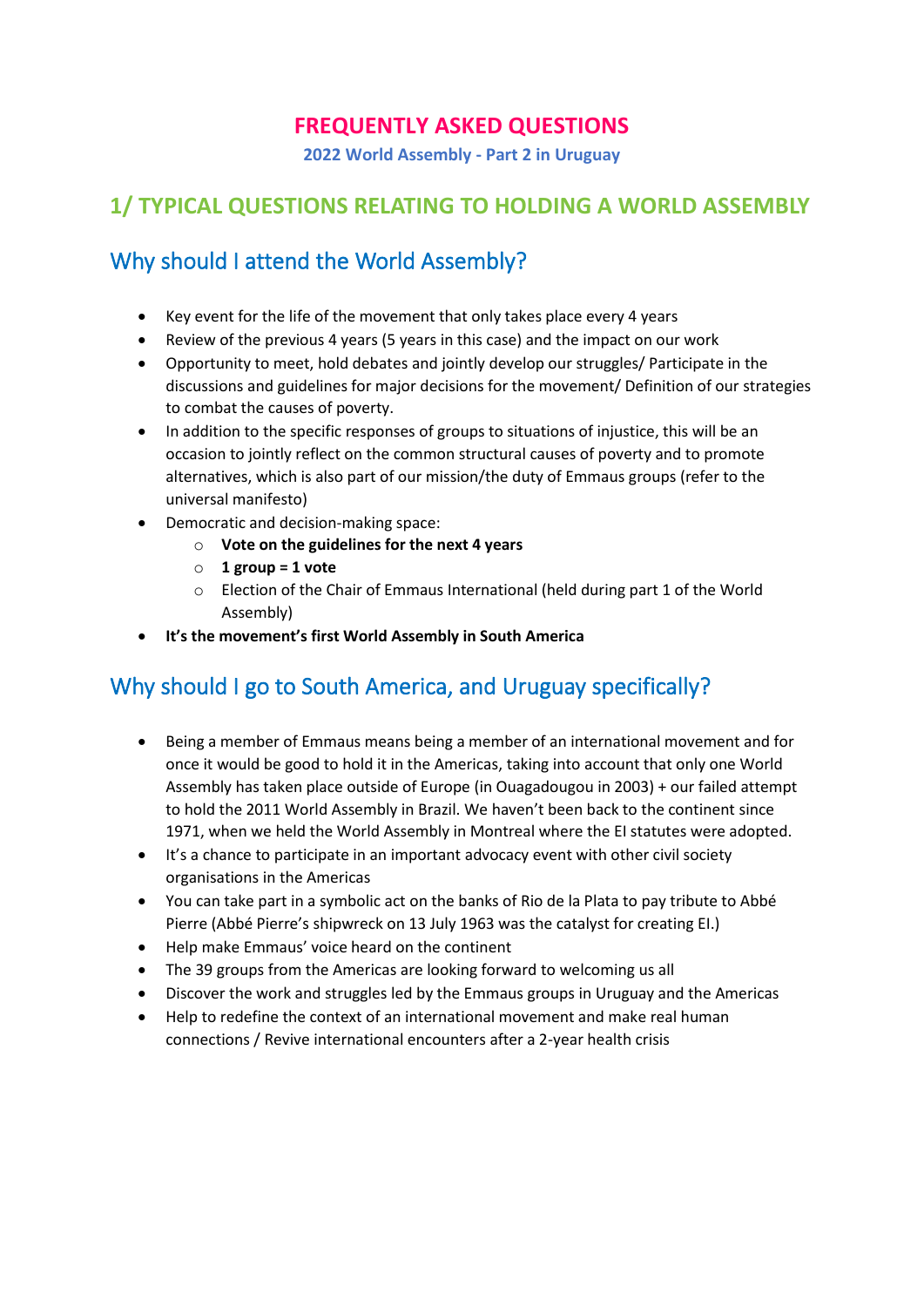How do the Emmaus groups struggle on a daily basis in very difficult contexts and at times facing extreme poverty? What initiatives do they put in place together at the regional level?

- There are particularly challenging contexts in many Latin American countries where our groups work and set up alternatives to combat situations of poverty:
	- $\circ$  Education initiatives: in the majority of Latin American groups (like in Africa and Asia)
		- o Formal education (school, occupational training)
		- o Informal education citizenship
	- o Urban Solid Waste project (training programme and bolstering salvage and recycling work)
	- o Working community life to create solidarity economy alternatives
	- o They work as part of a network/build alliances with other social movements

#### What will my group get out of this event specifically?

- Better understanding of the movement and how it works: an international movement where each group/each territory fights against poverty, and fights collectively to overcome its causes, which are the same all over the world (see the analysis from the World Forum of Alternatives in 2018).
- Participation in the movement's democratic processes, in the choice of global and collective guidelines, which each member is responsible for implementing, and in which he/she can/should be involved.
- Participation in important debates that will take place on self-sufficiency and its meaning today, on what makes us an Emmaus group, on how we want to develop the movement together and based on what shared vision, along with discussions on what the Covid crisis has taught us, on the challenges that we should take up as an Emmaus movement

## Reminder to keep an eye out for information/emails regarding the World Assembly:

- Preparatory/working documents will be sent to you by email between end of February and mid-April. It is important that you take them on board and work on them collectively in your groups, in order to contribute to the debates and to express your group's position on the various key issues. In the governance of the movement, 1 group = 1 vote, so the opinion and position of each group is important.
- Need to register quickly from 21/02/2022 up to 4 April 2022 to ensure the smooth running of the organisational aspects (deadline: 31 March for those who wish to be included in the group flights reserved by Emmaus International)
- Need for them to be liaisons to mobilise other groups

## How is travelling to the Americas to hold a World Assembly providing support for the Latin American groups?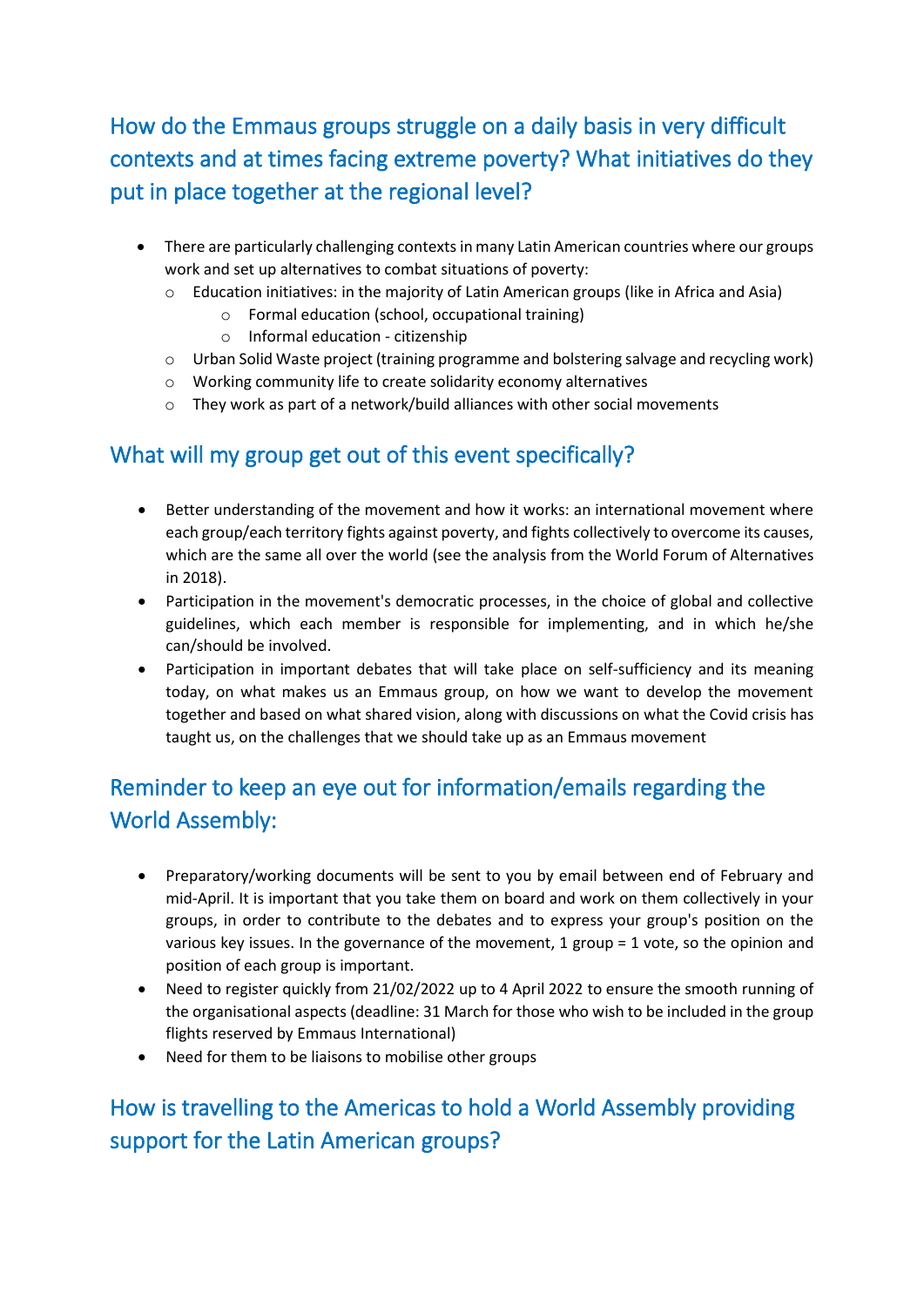Supporting local groups that lead struggles also requires political support with a strong local presence. A day in Montevideo to promote and raise awareness of Emmaus' struggles is planned in partnership with Uruguayan and Latin American civil society organisations.

## How can you find out about the actions of local groups and the collective struggles of the region in such a short time?

As you can imagine, it will not be possible to organise visits to the 40 or so Emmaus groups in the Americas, spread over 8 countries from Uruguay to Colombia. But the region is already working on how to showcase and demonstrate the alternatives promoted by the groups in different forms. The aim is to understand how they work locally but also collectively.

Field visits to Montevideo are of course planned, either to Emmaus groups or to other places where they work in solidarity with the most excluded.

In addition, the programme is designed in such a way as to embrace the wider world through the organisation of events in the capital, Montevideo. We are preparing to organise a public event where various key players from Uruguayan and Latin American civil society will be invited to discuss the alternatives promoted by Emmaus and to forge links.

Finally, for those groups who wish to do so, it is possible to register without making use of the group flight we are planning from Paris/Madrid to Montevideo; you can then organise your trip to make a stopover either in Argentina, which is very close, or in Brazil, as some flights go from Paris-Fortaleza-Montevideo, or any other stopovers you may wish to organise before or after the World Assembly. The key is to plan ahead when buying your ticket, as with any journey.

## What can we contribute to Latin American groups? How can we help them when in France we are unable to tackle poverty?

The groups in the Americas region wanted to invite the other groups in the movement, not to ask for their assistance, but to share their work in the region with the movement. The Emmaus movement is not about solidarity from privileged countries to less privileged countries, from Europe to the rest of the world, despite the very real increase in poverty that we are experiencing. Emmaus groups living in extremely difficult conditions have set up innovative alternative solutions, with very few resources, and joint solutions between groups to tackle them. This world assembly will be an opportunity for your group to learn, to discuss, to draw lessons from each other, to discover other ways of thinking and acting. Western European groups are not expected to come and help groups in need. You are expected to come and reflect, debate and work to build and defend common alternatives.

#### **2/ POTENTIAL QUESTIONS ON PARTICIPATING IN PART TWO OF THE WORLD ASSEMBLY**

## What happened after the postponement of the 2020 World Assembly?

The organisation of the World Assembly is taking place in two parts: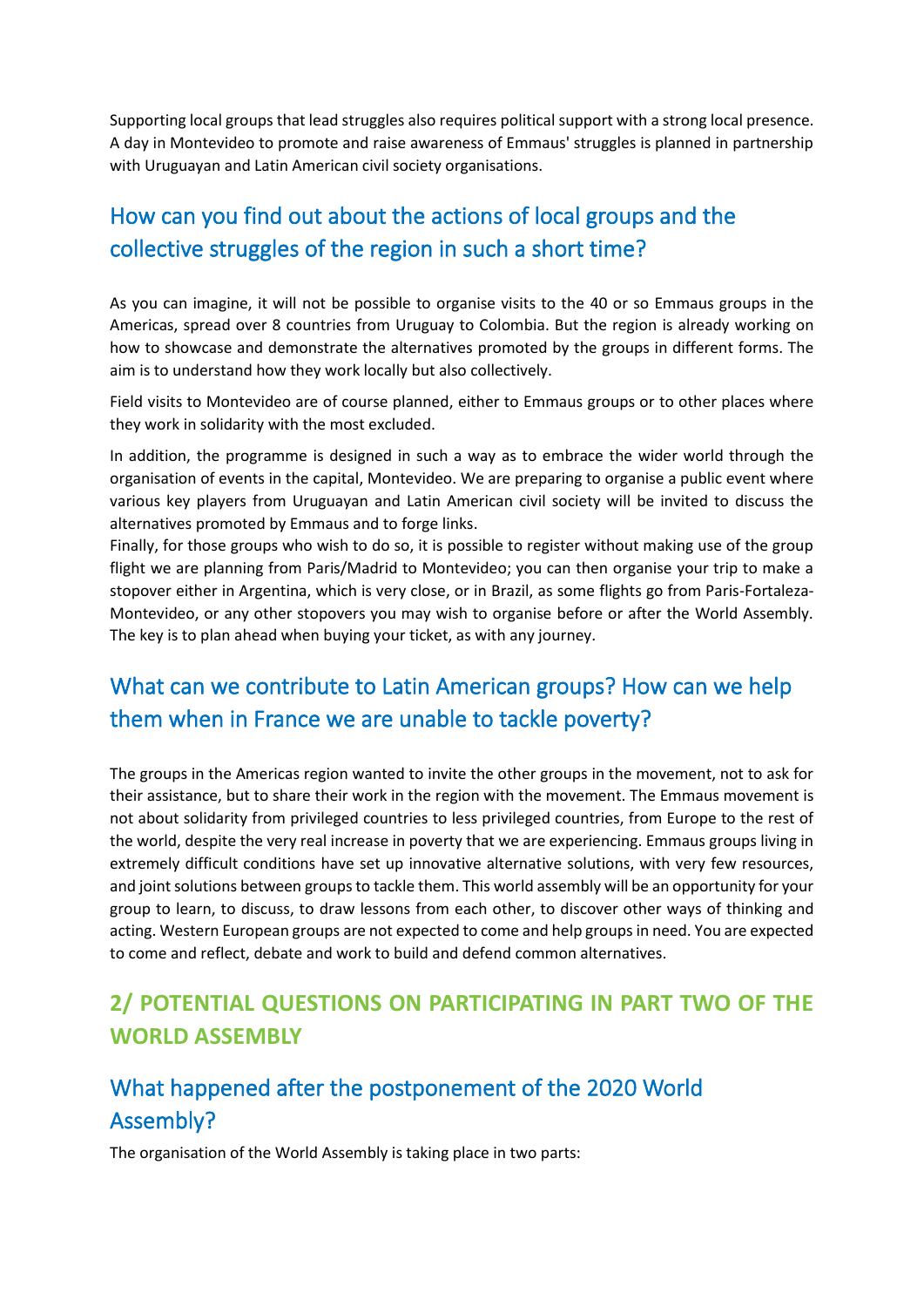- A virtual part over **3 half-days from 30 November - 2 December 2021**, which took place online using Zoom:
	- $\circ$  To ensure the democratic life of the movement, in particular with the election of the Chair and the taking up of duties of the new Emmaus International Board members (24 people + the Chair);
	- o To identify initial guidelines for the future direction of the movement
- In person meeting in Uruguay from 9 to 13 May
	- $\circ$  To allow the groups to meet again after two years of a global health crisis, to debate, to have more in-depth discussions (which is not possible by videoconference), and to make important decisions for the coming term.
	- $\circ$  To learn about the struggles of groups in the Americas and participate in a public event in Montevideo

#### What was the purpose of part 1 of the World Assembly?

Many of you took part in the first part of the virtual World Assembly (from 30 November to 2 December 2021). The purpose of part 1 was:

- To be able to **meet after 18 months of crisis** for the first part of this important event in the life of the movement, which only takes place (in theory) every four years;
- To **take stock of the actions** carried out over the last 5 year-period from 2016-2021 and measure the impact of our collective actions and programmes;
- To look back at what the crisis has revealed within the movement, at our strengths and weaknesses;
- **To propose the initial guidelines** for the next 4 years, which will be further developed during the second part of the World Assembly;
- **To vote for the election of the Chair** and meet the new EI Board members from the four regions:
- An update on the launch campaign for the first **Emmaus International Global Report** on 17 October 2021;
- To have **time for discussion** and open questions,
- AND OF COURSE, to have **informal festive and cultural moments** albeit on Zoom!

## What is the purpose of part 2 of the World Assembly?

- To go further, hold discussions, work together on what kind of movement you would like to see in the future: key internal and external issues have been identified following the various consultations carried out with the groups since 2019.
- **Essential issues to be discussed and decided on internally for the future of the movement:**
	- Training, communication, renewal of leaders and younger generations
	- Membership, the issue of self-sufficiency, economic models
	- Solidarity and sharing
	- Decentralised coordination of the movement
- **External challenges for the movement of tomorrow:**
	- Based on the Global Report: how can we make our alternatives and our voices heard in the fight against poverty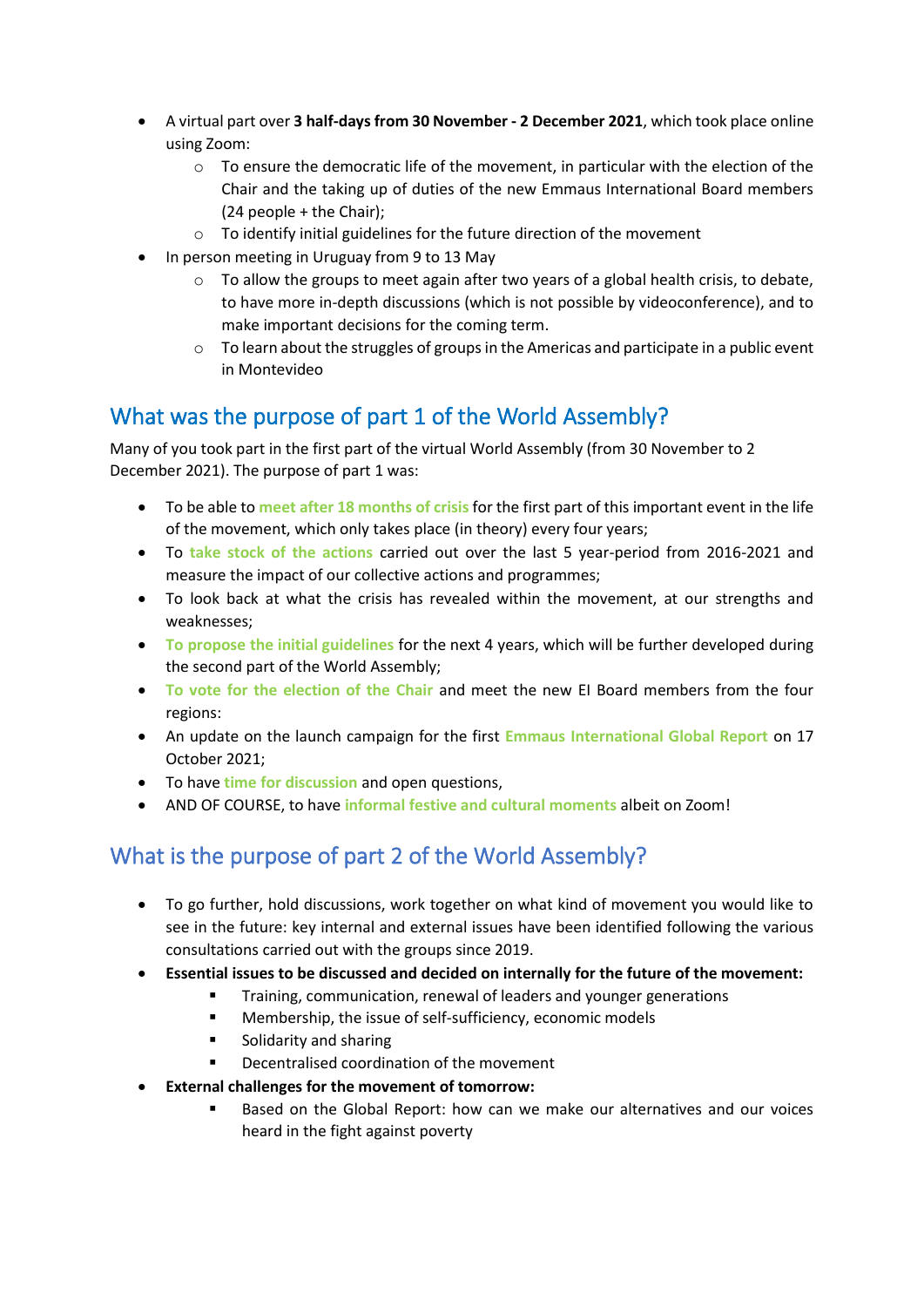Taking into account collective actions (water, health, education, migration, etc.) and drawing lessons from these actions: what objectives/strategies/roadmaps to implement, etc.

 $\rightarrow$  A major challenge is to agree on our common basis for challenging policies and decisionmakers, on the need to take joint action

## What were the steps for making guideline proposals to the movement and drawing up proposals for the guidance report, submitted to the World Assembly?

The movement's guidelines for the next 4 years are being proposed following several phases:

#### **1/ Two consultation steps launched with groups at the end of 2019:**

- **Preparatory work: From November 2019 to March 2020**
	- First group consultation phase via questionnaires focusing on the four inspirational words:
		- o Four words: Exist Commit Communicate Resist
		- Two levels, both local and international, where the groups put forward proposals for action
		- Organisation of group workshops within the groups to respond to questionnaires
		- **87 groups participated in the first consultation process/83 questionnaires were received**
		- Consultation halted due to global pandemic and decision taken in March 2020 to postpone the World Assembly
		- **Summary of group contributions** drawn up in a consolidation document by Almédio, which made it possible to identify needs for the movement (in terms of training, renewal of leaders, etc.) and work themes to be developed for the movement (fight against climate change, migration, etc.)

# • **Preparatory debates: From June to mid-July 2021 on Zoom**

Second group consultation phase through online preparatory debates on two topics chosen by the movement's elected members following the crisis:

- 1/ The role and meaning of solidarity and sharing within the movement today
- 2/ Self-sufficiency (human, economic, political) as a criteria for membership of the movement *(see debate sheet for more information)*
- **187 participants from 132 groups in 17 debates**

*=> A report on the results of these two consultation phases and the trends that emerged was made at part one of the World Assembly*

#### **2/ An evaluation by the elected members of the Board on the implementation of the 2016 World Assembly guidelines**

**3/ Online surveys during the 2021 World Assembly on the initial guidelines proposed**

#### How can I register for the World Assembly?

- As with part one of the virtual World Assembly, you can register using the online registration form on our dedicated website (**assemblee-mondiale-emmaus.org**).
- You will find the registration form, an explanatory guide, as well as all the documents you need to get ready!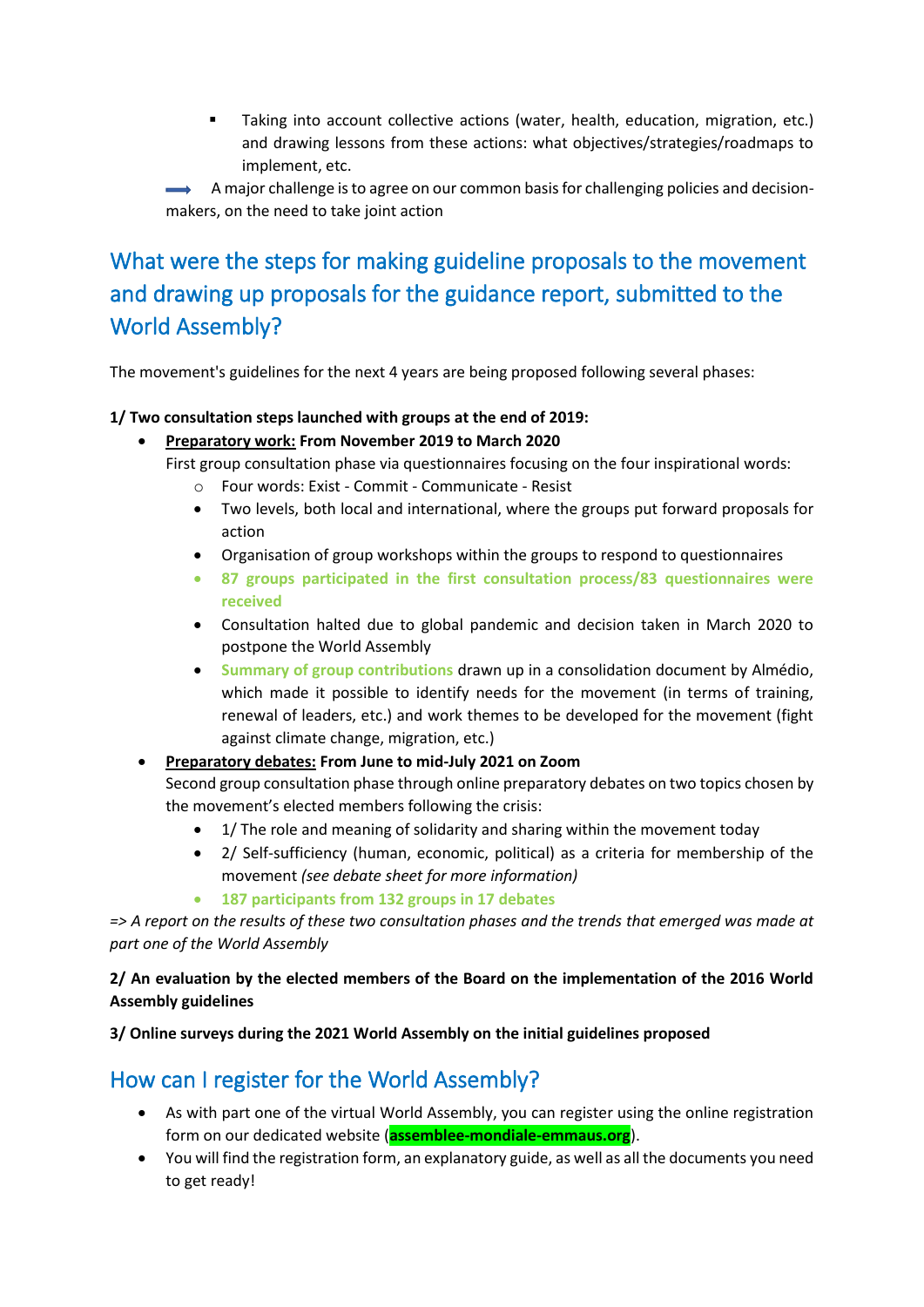- o Forms for administrative procedures: mandate, proxy, etc.
- o The programme, preparatory documents, working documents, etc.
- Each participant must register by carefully filling in the registration form.
- If you have any questions, please send us an email: **assembleemondiale.emmaus**international.org

## What documents do I need (passport, visa, health pass) to come to the World Assembly in Uruguay?

- A valid passport until at least 6 months after the trip, **i.e., up until 15/11/2022** that must have three blank pages.
- A visa (EU, Swiss and Canadian nationals do not require a visa)
- The health measures are similar to those applied in Western Europe. The Emmaus International Secretariat is monitoring developments on a daily basis, but as of the end of February 2022, it was still compulsory to be vaccinated and to have a health pass for Uruguay.

#### How can I vote at the World Assembly?

- Only **full member groups have the right to vote,** trial member groups are only present as observers, however, their attendance is very welcome as it is an opportunity for these possible future full members to get to know the movement and for training!
- The group must **be up to date with its subscriptions since 2012 (last 2 GAs: 2012-2020 for part 1 in 2021 of the World Assembly and 2012-2021 for part 2 of the World Assembly in 2022)**
	- o Exemptions are possible and requests must be sent to the Emmaus International Treasurer (tresorier@emmaus-international.org) by **7 March 2022** at the latest.
- Fill in the mandate for the EGA AND OGA available on the World Assembly dedicated website (the group's board gives a mandate to a member of the group attending the World Assembly to vote on behalf of the group)

## The group is in arrears with its subscription payments: how do I apply for an exemption?

Exemptions are possible and requests must be sent to the Emmaus International Treasurer, Pierre Dubois (at [tresorier@emmaus-international.org\)](mailto:tresorier@emmaus-international.org) **by 7 March 2022 at the latest.**

The Treasurer and the Finance Committee will study the applications received and will suggest three types of exemption from payment of subscriptions, depending on the group's situation:

- o A total exemption from subscription payments
- o A partial exemption from subscription payments
- o Staggered payment of subscriptions
	- ➔

## What statutory changes will be put to the vote at the Extraordinary General Assembly (EGA)?

As with part 1, an EGA will be held:

- In part 1, this addressed proposed statutory amendments regarding: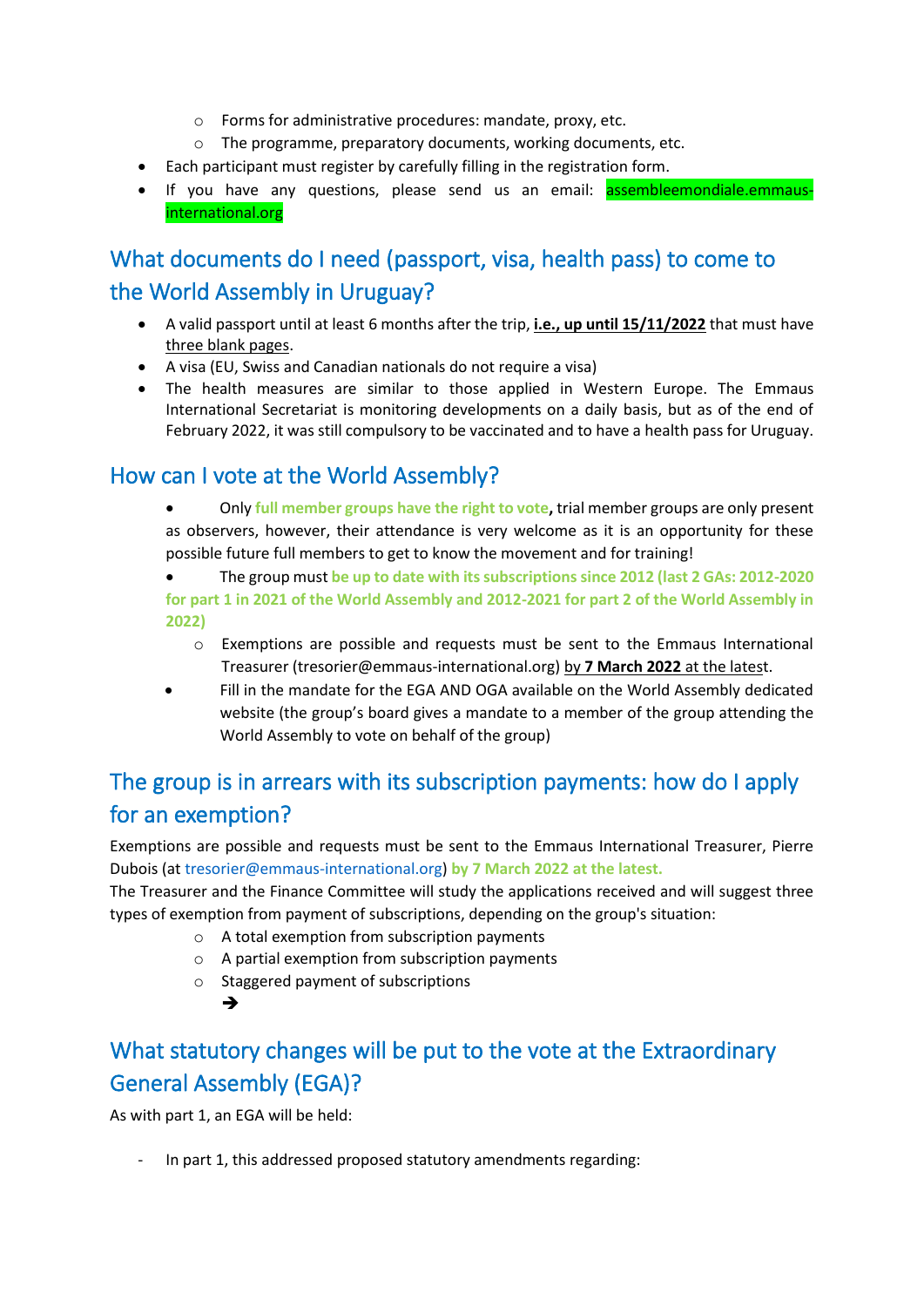- Aligning the statutes and the internal rules with decisions made at the World Assembly and the Board since 2003, as some articles and rules had not been updated;
- Aligning the statutes and internals in the event that it is not possible to meet physically (as was the case during the pandemic) to make it possible to organise statutory meetings online.
- *No major amendment which required a debate was proposed for the virtual World Assembly in 2021.*

*Matters requiring debate and discussion with the groups will be scheduled for the second session of the World Assembly in 2022.* 

- The points addressed during the EGA during part 2 of the World Assembly:

These will be presented following the work of the Board and a consultation of the four Emmaus regions which took place on these subjects during 2020-2021:

- o **The role and position of national delegates in coordinating the international movement**
- o **Wise Persons' Committee:** Should it continue or not, and if so, for what purposes?
- o **Replacing Board members during their term of office**
- o **Alignment of the calendars** (regions and international)

### The group already attends lots of meetings, why should we attend one more?

- At first glance, it is possible to miss the clear and strong links between the local and international scale of the movement. However, the mode of governance and functioning of the movement emphasise this aspect: it is the local realities, the local work, the local initiatives to fight against certain forms of exclusion and their causes that shape, nourish and guide the movement as a whole.
- In this sense, the movement is not a 'top-down' organisation, but rather a **horizontal organisation** where the global strategies are guided by the realities that the groups and the people they work with experience all over the world.
- The member groups cannot fight alone against the systematic causes of poverty. Together we can try to stand up to the powers that be.

The movement is not the sum of local initiatives that transform society, but common strategies built on local initiatives

- The choices made at the World Assembly are then to be worked on by all levels within the movement (decentralised) and therefore the local groups have the responsibility to carry out this collective work decided together (participate in the life of the movement, take part in thematic meetings, communicate the positions of the movement within their area, speak out, etc.)
- The crisis has exposed flaws within the movement and crucial questions for the future are being asked: the place and meaning of our international solidarity, the inward-looking attitude of some, the challenge of our economic model based on salvaging and recycling, our choice of self-sufficiency, the place and role of the governing bodies in the movement, etc. It is important for each group to be able to express itself with regard to this crisis in order for us to assess it together and to look to the future; each group has a say in the direction the movement will take tomorrow.